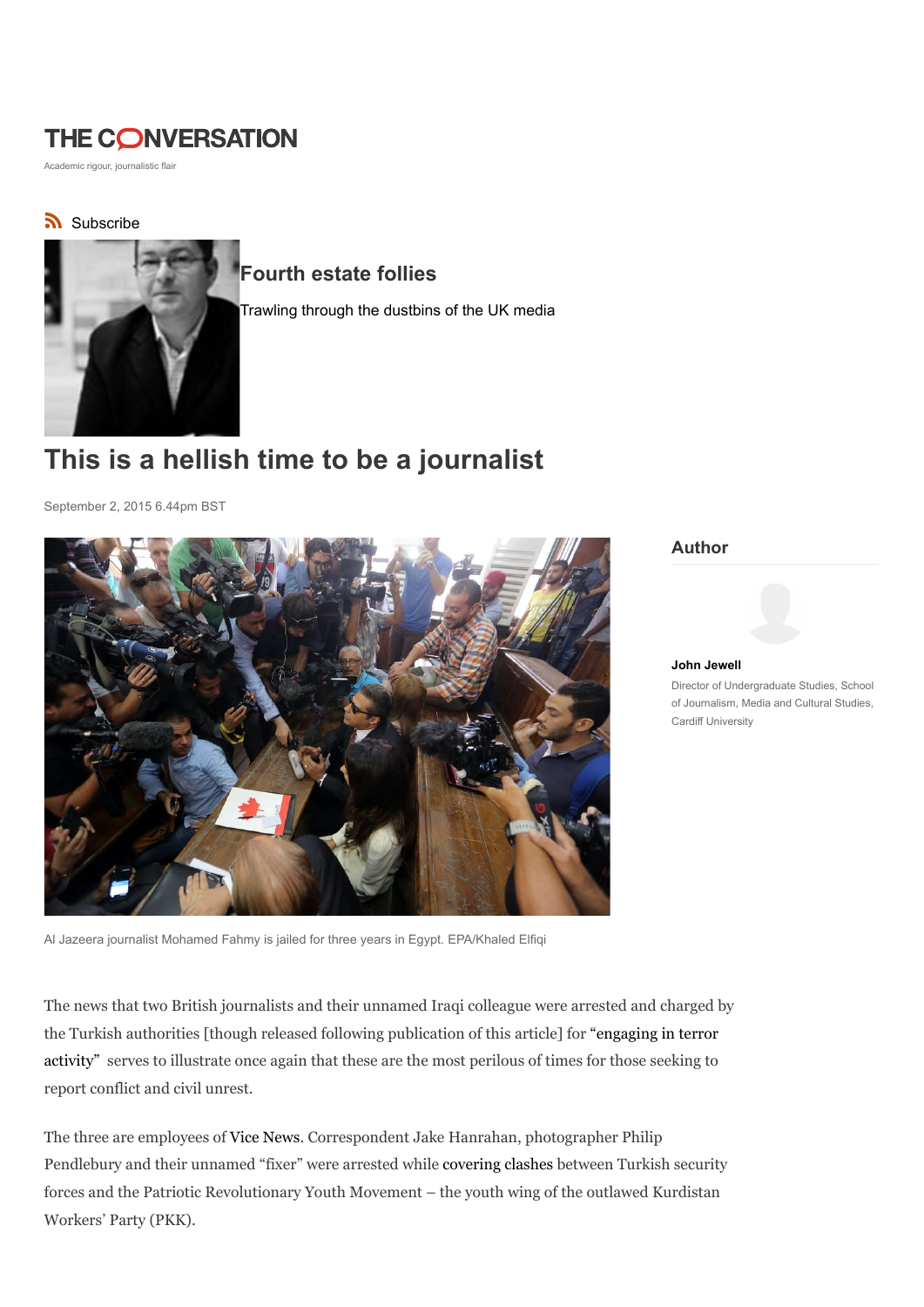The charges of engaging in terror activities have been utterly rejected by those representing the three. Tahir Elci the head of the Diyarbakir Bar Association in south-east Turkey said: "I don't believe the group carried out any activity outside of journalism." The charges were actions, he said, "aimed at intimidating journalists covering the conflict in the region".



This repressive behaviour is nothing new in Turkey. The country's wide ranging anti-terrorism measures have effectively led to an increasingly hostile environment for journalists. For several years, as the New York Times reported, Turkey has jailed more journalists than any other country, and this year, it ranked 149th out of 180 countries on the Reporters Without Borders news media freedom index.

Indeed, on September 1, two days after the Vice reporters were held, Turkish police raided the Ankara-based offices of a media group critical of president Recep Tayyip Erdoğan and in December last year upwards of 23 people from media organisations, including the editor in chief of Zaman, Turkey's largest daily newspaper, were detained.

#### Global threat

And of course Turkey is not alone in seeking to suppress journalistic freedoms. According to the Committee to Protect Journalists (CPJ) the Egyptian authorities are holding the highest number of journalists behind bars since the organisation began keeping records. As of August 12 this year, 23 correspondents were in prison. On August 29, three Al Jazeera journalists – Mohamed Fadel Fahmy, Baher Mohamed, and Peter Greste – were convicted of "aiding a terrorist organisation", spreading false news, and working without a license.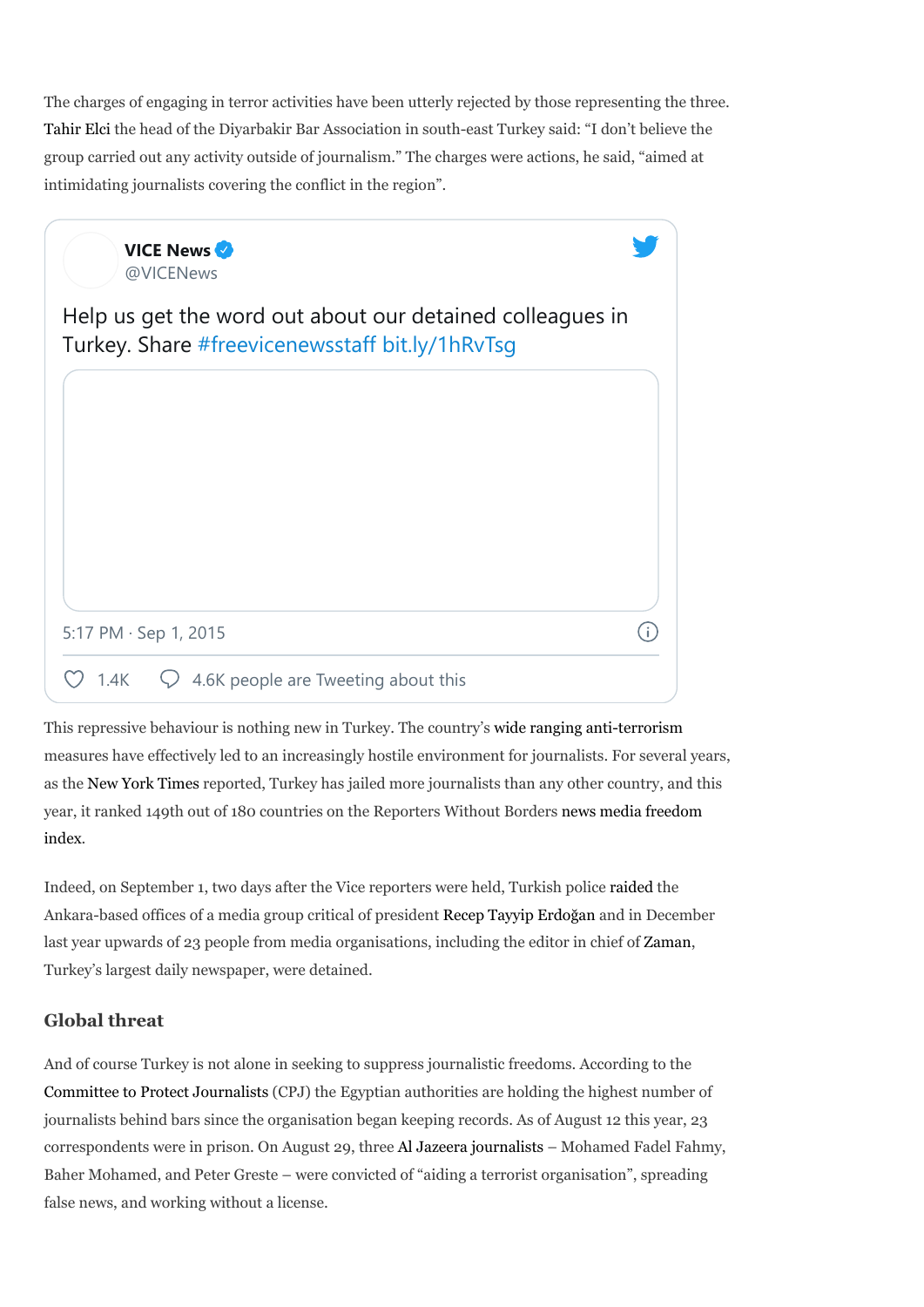International condemnation is always forthcoming in these cases but it appears to do nothing to dampen the zeal with which, to quote the CPJ, Egyptian President Abdel Fattah el-Sisi "criminalises basic reporting and gives a broad definition of terrorist crimes that can be used to threaten and imprison journalists".

So what's happening here? Richard Sambrook, director of the Centre for Journalism at Cardiff University and president of the International News Safety Institute (INSI), perceives a development where independent journalism is simply not tolerated. He told me:

The jail sentences for Al Jazeera journalists in Egypt and the arrest of the Vice team in Turkey show that in some countries journalism is no longer recognised as neutral. There is increasing confusion between journalism and activism with authorities assuming if you are critical in any way you are aligned with their enemies. This is a growing threat to free speech.

This failure to recognise a journalist's neutrality is something that deeply concerns Salim Aman a reporter who has covered the conflicts in Somalia, Kenya and Rwanda. For him the days of journalists being treated with respect, as independent observers, as messengers of the truth, are over. Echoing Sambrook's point, Amin has written: "We are now seen as part of one side or the other, rather than as independent and impartial observers."

According to Amnesty International merely being affiliated with the media and possessing a press card is highly dangerous in countries such as Mexico, Columbia or Pakistan. The organisation has warned that governments all over the world appear to be growing less tolerant of reporting on controversial issues.

Indeed, the figures suggest it is right – as a quick look at the journalists under attack section of INSI website will prove. This grim catalogue of deaths around the world shows that in past month alone, a radio journalist was shot dead in the Philippines, a South Sudanese reporter (the seventh killed there this year) was murdered after the president threatened to "kill reporters" and a radio broadcaster who regularly criticised the Brazilian government was shot dead on air.

These tragic deaths show that in some parts of the world the execution of journalists for doing their job is now an almost daily reality. I implore you to visit INSI and see for yourself. Go to the casualty data base or visit the CPJ and find out the statistical details concerning the 61 journalists killed in 2014.

And already, according to INSI's biannual report, Killing the Messenger, a total of 60 media workers have been killed in the first half of 2015. The report reveals that South Sudan and Yemen were the second bloodiest countries for journalists in the first half of 2015, with six members of the news media killed in each place. Iraq and Libya are close behind in joint fourth place with five journalists losing their lives in each.